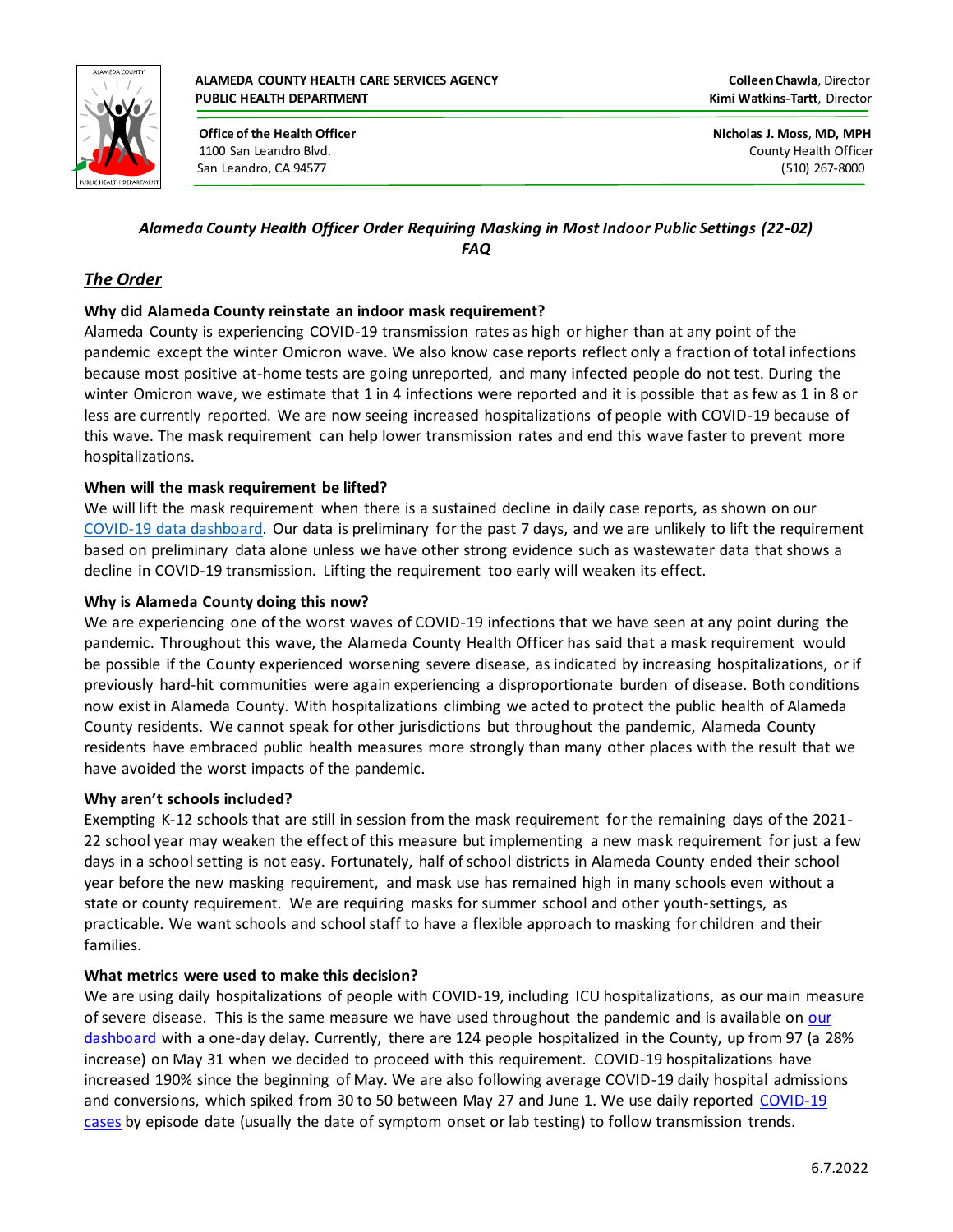### **How have COVID-19 disparities and health equity factored into this decision?**

Throughout the pandemic, lower income communities of color have experienced the worst impacts of infections, hospitalizations, and deaths. We have stated publicly during the spring wave that the re-emergence of COVID-19 disparities in previously hard-hit neighborhoods and groups would be a consideration for a new mask requirement, especially if we saw worsening severe disease. Protecting the most disadvantaged communities is a cornerstone of our COVID-19 strategy in Alameda County.

This spring wave initially followed a different pattern with lower case rates in these previously hard-hit groups, alongside low overall hospitalizations. However, that pattern is changing, and the latest preliminary data indicates Latinos are once again seeing the highest weekly case rates, 17% higher than the next highest group. It is too early to know the demographics of hospitalized patients as these are reported with a delay.

#### **Why aren't there specific metric thresholds set to implement or lift this requirement?**

We understand why people want specific thresholds for the measures that trigger actions such as this mask requirement. While thresholds can help people know what's coming, we need to consider multiple different measures, including hospitalizations, case rates, and how quickly these are changing when we act. The constantly changing nature of COVID-19 and our tools to fight it, makes it difficult to create thresholds in advance that balance these factors appropriately.

In our experience even carefully chosen thresholds require constant re-evaluation. Once we set a threshold, it is very hard to change strategies, even if conditions warrant it. This can result in restrictions being put in place too early or left in place for too long. For this reason, we did not set thresholds. Instead, since this wave started, we have stated that rising hospitalizations and re-emerging disparities were the conditions under which we would potentially re-institute a mask requirement.

### *Masks and Requirements*

#### **Do mask requirements work?**

Yes, mask requirements work. County-level mask requirements have been associated with faster improvements in COVID-19 waves, and Alameda County has successfully used mask requirements as part of a layered strategy to avoid the worst impacts of the pandemic. COVID-19 is a respiratory disease spread through the air, and highquality, well-fitting masks worn over the nose and mouth in indoor spaces lower the risk of infection. KF94, KN95 or N95 masks are the best for this purpose, due to higher quality filtration. While [masks have been shown](https://www.cdc.gov/coronavirus/2019-ncov/science/science-briefs/masking-science-sars-cov2.html#anchor_1634654801820)  [to reduce COVID-19 transmission](https://www.cdc.gov/coronavirus/2019-ncov/science/science-briefs/masking-science-sars-cov2.html#anchor_1634654801820) among groups in indoor settings, COVID-19 can still spread despite this requirement, especially in private settings or settings where people need to remove their masks, for example to eat or drink. However, with more masking in more settings, we will reduce the spread of infection.

#### **Can a mask requirement work in Alameda County?**

Absolutely. Our residents have masked up more than those of most other places during past waves, reaching 94% self-reported mask use during the Omicron wave in online survey data. We are asking Alameda County residents to mask up again to help protect themselves and each other. After the Omicron wave subsided and before the latest requirement, mask use remained high in Alameda County at 60-65% on the same survey, and this latest requirement will help again increase use to limit the spread of COVID-19.

#### **Why do children need to wear masks?**

Children can get COVID-19 and spread it to others. Exempting our hundreds of thousands of residents who are children from this requirement would prevent it from having the desired effect. The American Academy of [Pediatrics continues to encourage masks for children over 2 for COVID-19 prevention when community](https://publications.aap.org/patiented/article/doi/10.1542/ppe_document202/555/Face-Masks-for-Children-During-COVID-19?autologincheck=redirected)  [transmission is high.](https://publications.aap.org/patiented/article/doi/10.1542/ppe_document202/555/Face-Masks-for-Children-During-COVID-19?autologincheck=redirected) Furthermore, the mask requirement for children is "as practicable," meaning that occasional unmasking by children in indoor settings is permissible under the order. We only ask teachers, staff, and administrators to educate students and families about the requirement and support students to mask up, but not to enforce compliance for those unable or unwilling to comply. Such responsibility has placed too much strain on the education workforce and will undermine our goal to keep children in classrooms.